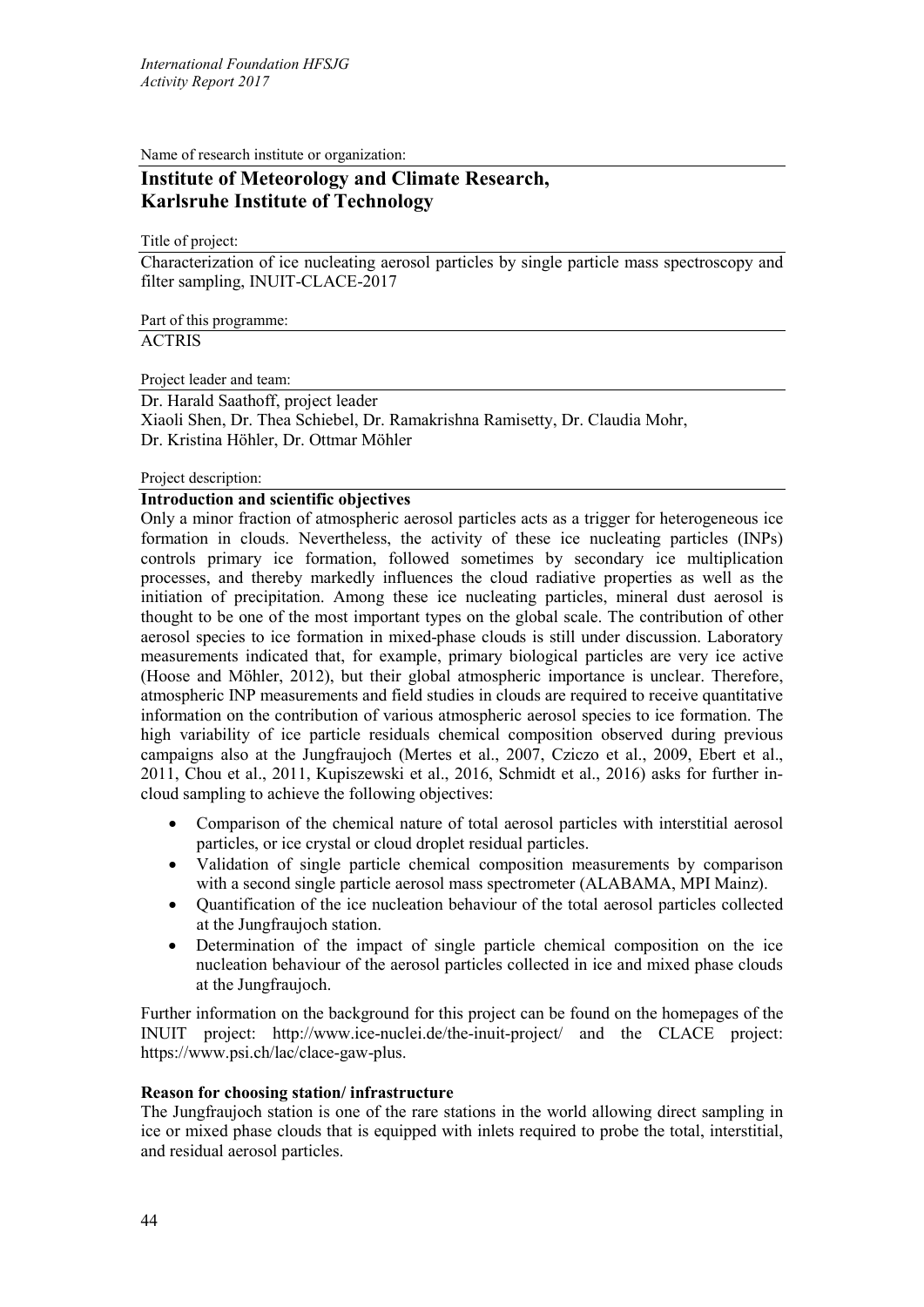### **Method and experimental set-up**

To achieve the scientific objectives, a laser ablation single particle time of flight mass spectrometer (LAAPTOF, AeroMegt GmbH) was deployed at the Jungfraujoch station measuring single particle composition of aerosol particles or residual particles selected by the different aerosol inlets available: total (w/o particle concentrator), interstitial, ice counter flow virtual impactor (ICE-CVI) or ice selective inlet (ISI).

Furthermore, aerosol particles were collected by the KIT filter sampler setup connected to the total aerosol inlet via a vertical sampling line. With this setup, particles were collected on filters during day and night time with a frequency of two filters per day. In total 57 filters were collected covering the time period from January  $24<sup>th</sup>$  to February  $22<sup>nd</sup>$ . After collection, the filters were stored at -20°C and at the end of the campaign they were transported back to KIT. There, the collected aerosol particles will be washed off and will be analysed for their ice nucleation behaviour with an immersion freezing method, which is similar to the Ice Spectrometer of the Colorado State University (Hiranuma et al., 2015).



*Figure 1. KIT filter sampler setup at the total aerosol inlet of the Jungfraujoch research station (lhs) and the KIT single particle mass spectrometer (LAAPTOF) which was connected to different inlets (middle) and a schematic of the mass spectrometer (rhs).*

The aerosol mass spectrometer and the filter sampling system were installed, tested and calibrated at the Jungfraujoch in the week from January  $16<sup>th</sup>$  to  $20<sup>th</sup>$ ,  $2017$  and were taken down on February  $23^{\text{rd}}$ , 2017. Depending on the meteorological conditions, measurements were performed sampling continuously or intermittently at the different inlets.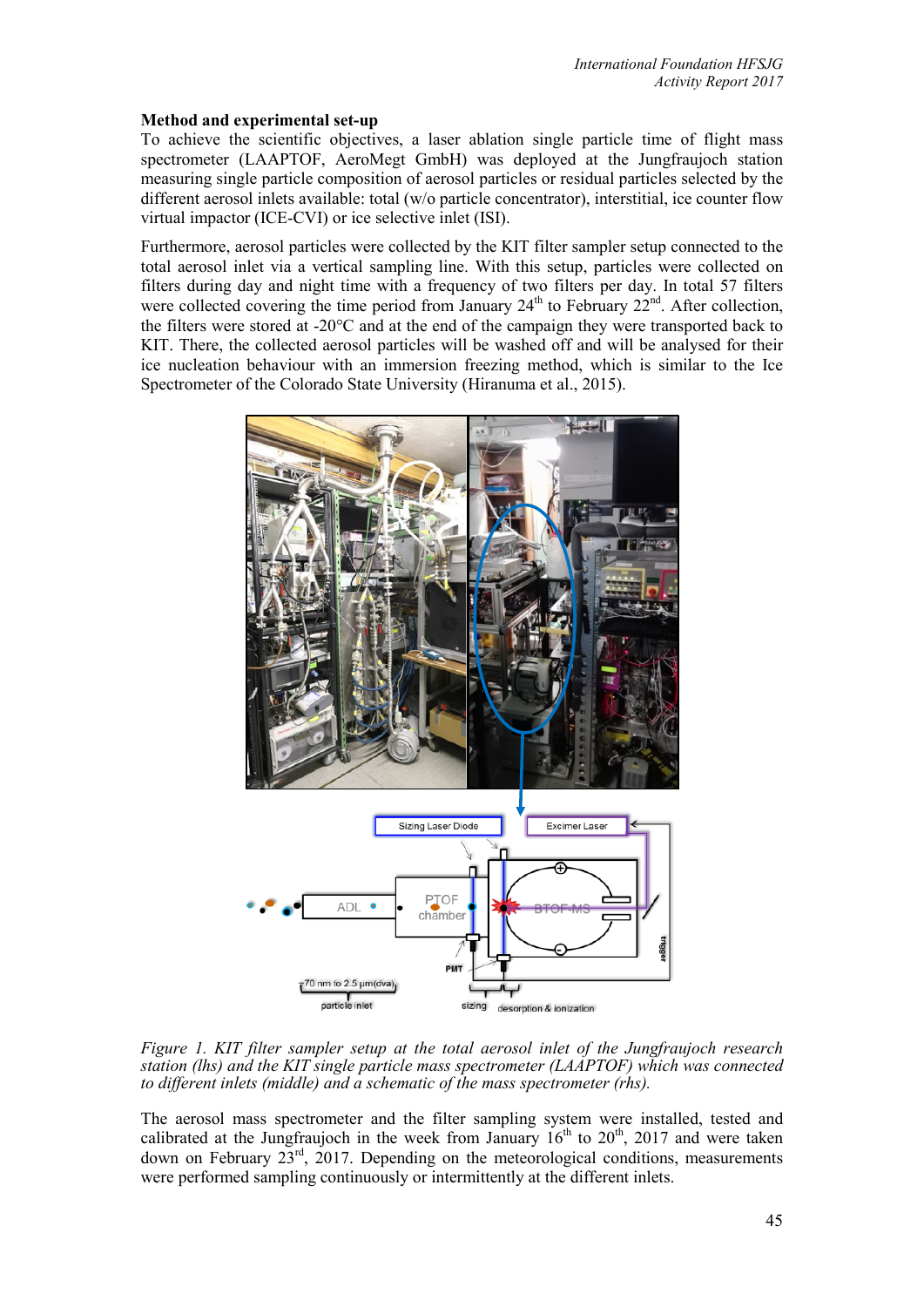### **Preliminary results and conclusions**

In the time period from January  $22<sup>nd</sup>$  to February  $22<sup>nd</sup>$  the single particle mass spectrometer LAAPTOF recorded size as well as positive and negative ion mass spectra for a total of 42404 single particles. Most of them were measured using the total aerosol inlet. The ice CVI inlet was used several times (January 30<sup>th</sup> 7 h, January 31<sup>st</sup> 14 h, February 6<sup>th</sup> 6 h), but only on February  $17<sup>th</sup>$  mass spectra for only 9 single particles could be recorded (cf. Table 1). On February 22<sup>nd</sup> also the aerosol concentrator was used to concentrate the total aerosol for measurements with the single particle mass spectrometer.

Preliminary analysis of the total aerosol particles identified about 10 different particle classes. Some of these classes showed up almost every day, e.g., particles containing potassium, sulfate and organonitrate; particles containing elemental carbon (EC) and sulfate; and particles containing sodium nitrate (cf. Figure 2).



The particle classes observed vary with particle size. As shown in Figure 3, the following particle classes dominate the submicron size range ( $\leq 1 \mu m \, d_{va}$ ): potassium – sulfate – organonitrate particles, and EC – sulfate particles, as well as ammonium – sulfate - nitrate particles. For sizes above  $1 \mu m$  sodium - nitrate particles as well as mineral - nitrate particles have the largest number fraction. In addition, a particle class combining many of the different chemical components was observed and may be attributed to aged aerosol particles.